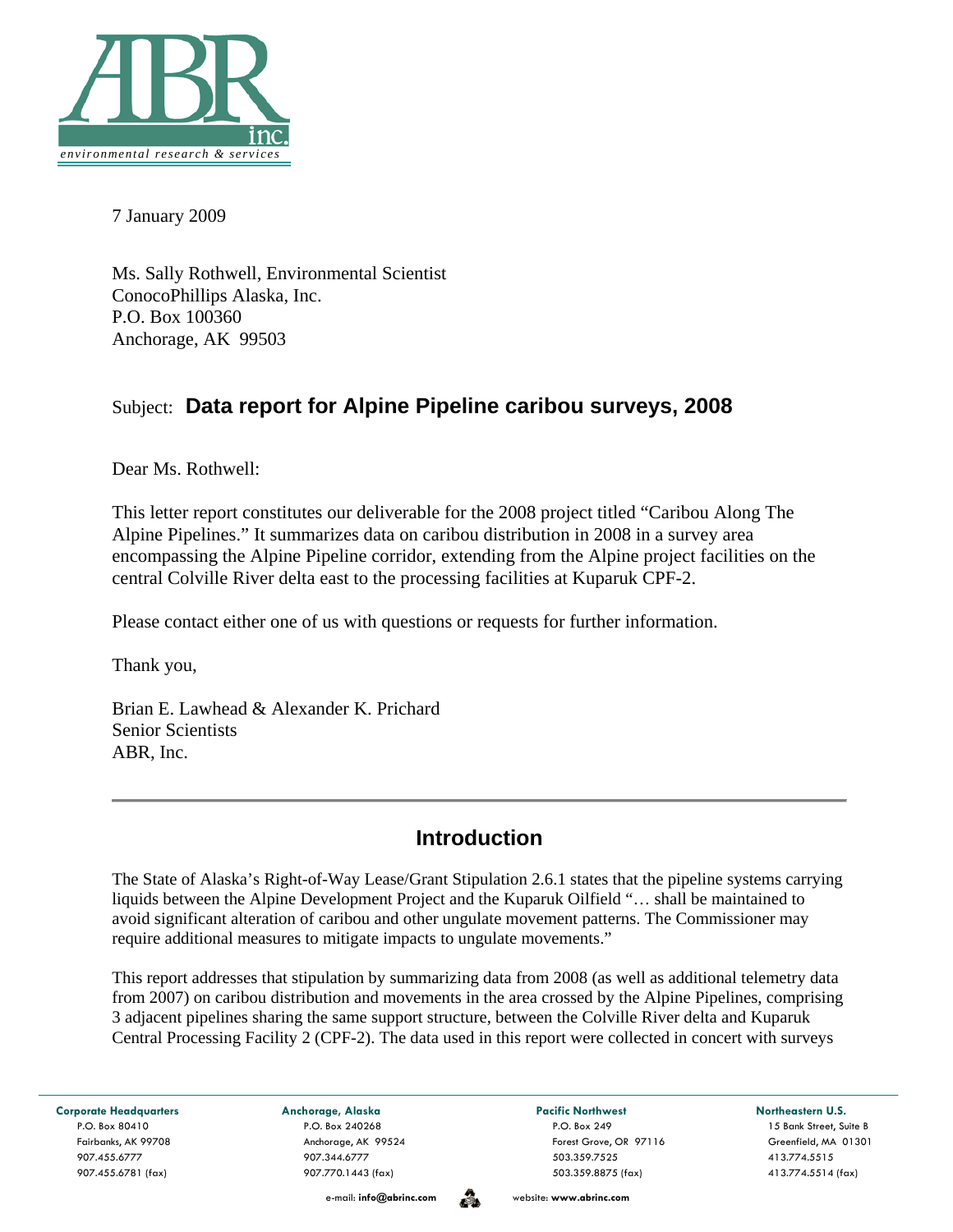conducted for 2 larger projects carried out under contract to ConocoPhillips Alaska, Inc. (CPAI): the Greater Kuparuk Area (GKA) mammal study (Lawhead and Prichard 2009) and the Alpine Satellite Development Program (ASDP) caribou monitoring study (Lawhead et al., in prep*.*).

### **Study Area**

Constructed in the winter of 1998–1999, the Alpine Pipelines extend 55 km (34 mi) from the processing facilities at the Alpine CD-1 pad to those at Kuparuk CPF-2. ABR conducted aerial surveys of caribou in the area of the pipeline corridor both before (1992–1998) and after construction (1999–2008) (Lawhead and Prichard 2007b, 2008b, 2009).

The Colville East aerial survey area (Figure 1) encompasses most of the length of the pipeline corridor between the Colville River delta and the Kuparuk CPF-2 area and extends from the Beaufort Sea coast inland 48–56 km (30–35 mi) (Lawhead and Prichard 2006a). The area surveyed was expanded slightly following the calving surveys to provide broader coverage for the postcalving survey.

## **Methods**

Two methods have been used in recent years to examine caribou distribution and movements in the area of the Alpine Pipelines. Aerial transect surveys provide information on the general distribution of caribou and radio telemetry provides information on the movements of individual caribou equipped with radio-collars.

A fixed-wing airplane (Cessna 206 or 185) carrying 2–3 observers in addition to the pilot was used to survey systematically spaced strip transects (50% sampling coverage) twice during the calving season in 2008 (2–4 June and 10–11 June, 1.6-km spacing, 400-m strips). The early survey was timed to coincide with the approximate peak of calving in the first week of June and the later survey was near the end of calving. One survey was flown during the postcalving period before insect harassment began (19 June, 3.2-km spacing, 800-m strips). Detailed methods used for transect surveys were described previously (Lawhead and Prichard 2008b). The number of caribou observed within the transect strips was doubled to estimate the actual number present, based on the 50% sampling coverage. Densities of all caribou and of calves were calculated for the entire survey area and for different 2-km distance categories around the Alpine Pipelines for each of the 3 surveys.

To summarize calving distribution and abundance data from aerial transect surveys in early and mid-June (1–8 and 9–16 June) 1993 and 1995–2008, we used the inverse distance-weighted (IDW) interpolation technique of the *Spatial Analyst* extension of *ArcView* GIS software (Environmental Systems Research Institute, Inc. [ESRI], Redlands, CA) to map caribou densities in 2008 and over all years. This analysis used the total numbers of caribou and of calves pooled in each  $3.2 \times 0.8$ -km segment of the transect strips; mean values were calculated for segments over all years. The IDW interpolation technique calculated a density surface using each segment centroid and the distance-weighted values for the 14 nearest centroids (200-m grid cells, power = 1). This analysis produced color maps showing surface models of the density of all caribou (large caribou + calves) and all calves observed over the entire survey area, to create an easily understood visual portrayal of the data.

Telemetry data were available for caribou of the 2 herds that occur in the vicinity of the study area: the Teshekpuk Herd (TCH) and Central Arctic Herd (CAH). The CAH is the herd that consistently uses the area between Alpine and Kuparuk, whereas the TCH typically is distributed west of the study area. In early July 2008, Alaska Department of Fish and Game (ADFG) biologists outfitted 4 female CAH caribou with Global Positioning System (GPS) collars provided by ConocoPhillips Alaska (CPAI); those animals were collared east of the Prudhoe Bay Oilfield.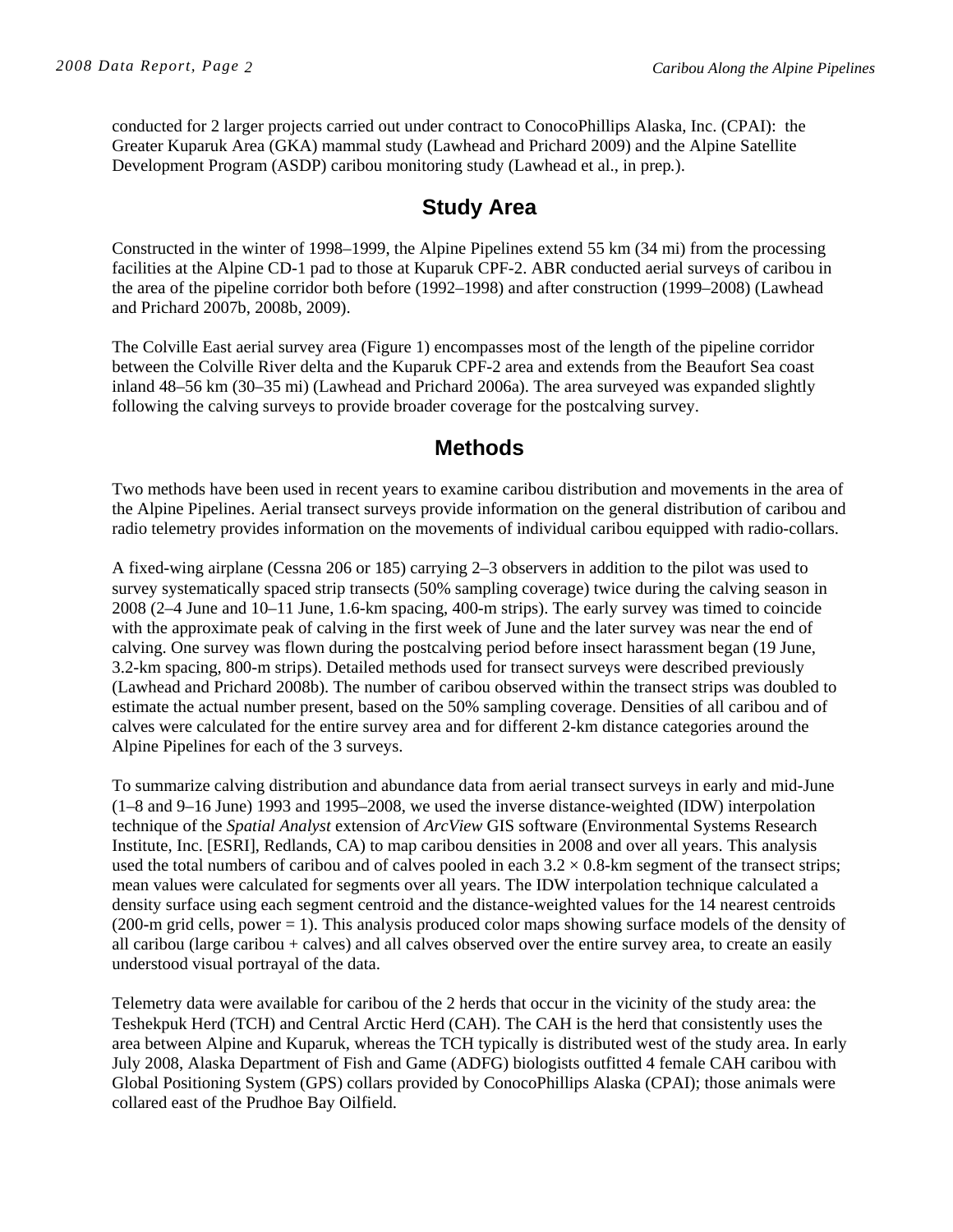In 2007–2008, telemetry data for the TCH were obtained from 11 female caribou that were outfitted by ADFG with GPS collars in late June 2007 (Lawhead et al. 2008; those collars were retrieved in late June 2008) and 27 female caribou that were outfitted with GPS collars in late June 2008 (Table 1) (Lawhead et al., in prep.; 20 collars were provided by the North Slope Borough [NSB] and 7 by CPAI). In both years, the TCH collars were deployed in the area around Teshekpuk Lake. In addition, satellite telemetry data from the North Slope Borough (NSB), the U.S. Department of Interior Bureau of Land Management (BLM), and ADFG were available for 26 TCH caribou (21 females and 5 males) that had been outfitted with satellite collars before 2007 and still had functioning collars in 2007 or 2008 (Table 1). One satellitecollared TCH caribou switched to the CAH in early 2007.

| Table 1. | Number, type, and dates of radio-collars transmitting on caribou of the Teshekpuk Herd (TCH) |
|----------|----------------------------------------------------------------------------------------------|
|          | and Central Arctic Herd (CAH) between September 2007 and September 2008.                     |

|            | Collar                 |                       |                  |                      |          |        |                    |
|------------|------------------------|-----------------------|------------------|----------------------|----------|--------|--------------------|
| Herd       | Type                   | <b>Funding Source</b> | Deployment Date  | Retrieval Date       | Male     | Female | Total <sup>a</sup> |
| TCH        | Satellite              | NSB, BLM, ADFG        | $<$ 2007         | Various <sup>b</sup> | 5        | 20     | 25                 |
|            | <b>GPS</b>             | <b>CPAI</b>           | June 2007        | June 2008 $^{\circ}$ | $\theta$ | 11     | 11                 |
|            | <b>GPS</b>             | <b>CPAI</b>           | June 2008        |                      | 0        | 7      | 7                  |
|            | <b>GPS</b>             | NSB, BLM, ADFG        | June 2008        |                      | 0        | 20     | 20                 |
| <b>CAH</b> | Satellite <sup>d</sup> | NSB, BLM, ADFG        | <b>July 2006</b> |                      | $\Omega$ |        |                    |
|            | <b>GPS</b>             | <b>CPAI</b>           | June 2008        |                      | 0        | 4      | 4                  |
|            |                        |                       |                  |                      |          |        |                    |

<sup>a</sup> Some individual caribou were outfitted with more than 1 collar over several years.<br><sup>b</sup> Ope died Oet 2007, 1 died Jan 2008, 1 died Eeb 2008, 2 died May 2008, 5 retriev

<sup>b</sup> One died Oct. 2007, 1 died Jan. 2008, 1 died Feb. 2008, 2 died May 2008, 5 retrieved June 2008; 7 active as of Sep. 2008.

 $\degree$  One caribou was not captured and the collar remained active in September 2008.

<sup>d</sup> Originally captured with the Teshekpuk Caribou Herd.

#### **Results**

#### **Transect Surveys**

Systematic surveys of strip transects (Figure 1) provided views of caribou distribution in the survey area at 2 points during the calving period and once in the early postcalving period, before the summer insectharassment season began. In 2008, the highest densities of calving caribou occurred south of the Alpine Pipelines in the Kuparuk South calving survey area (Figures 2 and 3). The areas of highest densities in 2008 were typical of the high-density distribution of calving activity in most years since 1993 (Lawhead and Prichard 2007b). In the Colville East survey area, the greatest density of calving activity typically occurs inland away from the coast, south and southeast of the Alpine Pipelines (Lawhead and Prichard 2005, 2006b, 2007b, 2008b, 2009). This inland/coastal gradient is reflected by the data on estimated density (Table 2), which showed greater numbers and densities south of the Alpine Pipelines on both calving surveys in June 2008, as in 2005–2007 (Lawhead and Prichard 2006a, 2007a, 2008a). In 2008, a secondary area of relatively high-density calving also occurred north of the Alpine Pipelines and south of DS-3S (Figures 2 and 3). About 35% of the calving survey area was located north of the Alpine Pipelines, where 18% and 13% of the numbers of groups and total caribou, respectively, were found on the first calving survey; the comparable proportions on the second calving survey were 20% and 16%, respectively. The numbers throughout the entire survey area increased substantially between the 2 calving surveys as more calves were born and more caribou moved into the area from the south.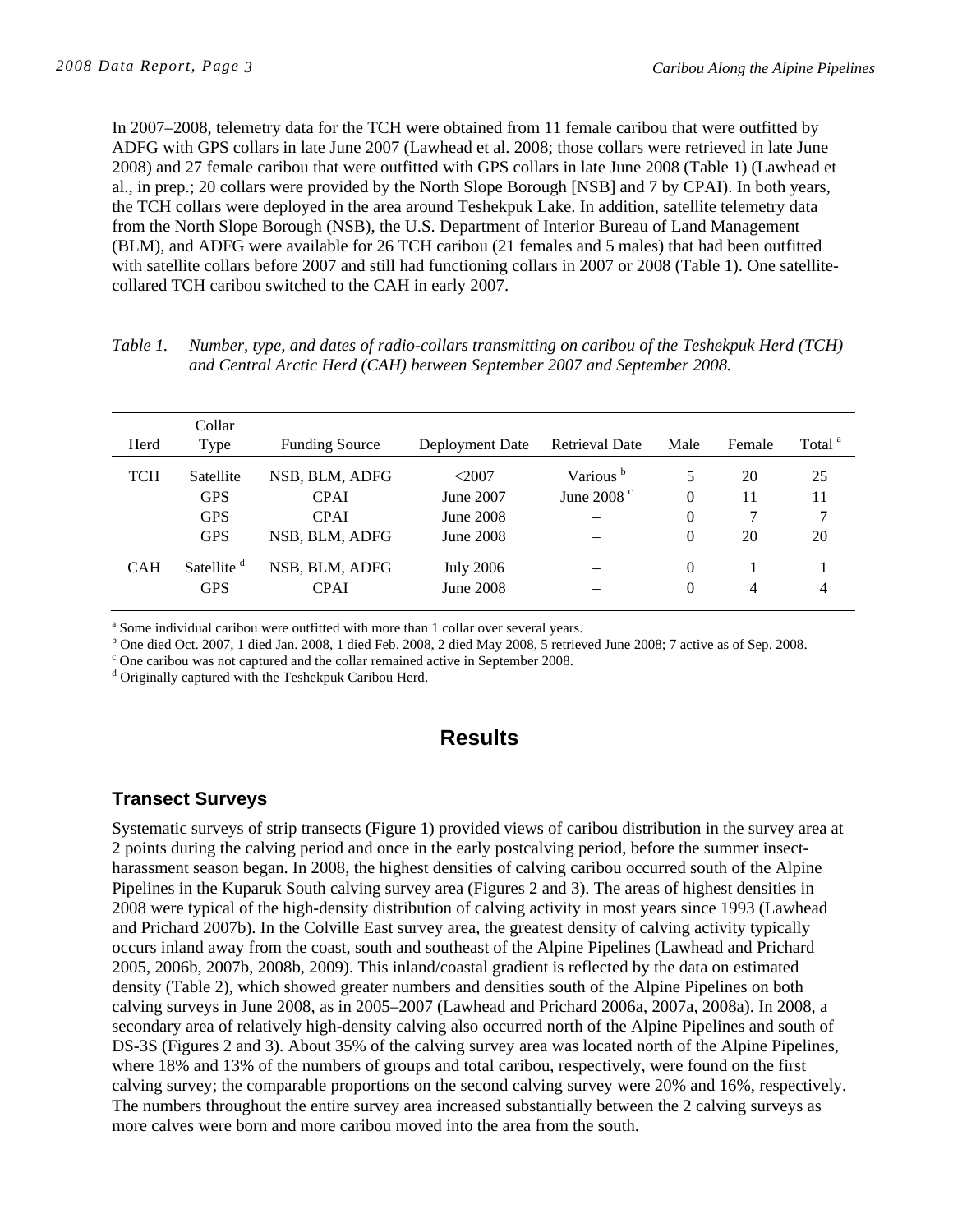The greatest numbers of caribou among the 3 surveys were found on the second calving survey, when 5,074 caribou were observed on transects (Table 2) and 10,148 were estimated in the Colville East calving survey area. Just over a week later on 19 June, 2,727 caribou were observed (5,454 estimated) in the expanded Colville East survey area (Figure 4). The decrease in caribou numbers between those 2 surveys likely resulted from the movement of some caribou eastward out of the survey area. On 19 June, the portion of the postcalving survey area north of the pipelines (30% of the survey area) contained 30% of the groups and 18% of the individuals seen that day. Large groups of caribou were observed in the southeastern corner of the survey area and an additional 1,900 caribou were seen off-transect nearby (Figure 4).

Northward movement of CAH caribou typically occurs by late June as mosquitoes emerge inland and begin to harass caribou there, forcing them northward to relief habitat near the Beaufort Sea coast. ABR biologists were not present in the field to record the onset of mosquito harassment in 2008, but the widespread distribution of caribou on 19 June suggested that mosquitoes had not yet emerged in numbers throughout the entire survey area; the large groups in the southern portion of the survey area suggest that mosquitoes may have been active inland at that time, however. ABR bird researchers noted moderate to severe mosquito harassment on the Colville River delta on 23–24 June, and several thousand caribou were observed moving eastward near Milne Point on 25 June (C. B. Johnson, pers. comm.). ADFG researchers found some radio-collared CAH caribou at the coast near Milne Point on 23–24 June (E. Lenart, pers. comm.), corroborating the occurrence of widespread mosquito harassment on those dates. CAH caribou subsequently moved farther east and remained well east of the Alpine Pipelines for the remainder of the summer insect season.

| Survey              | Location | Area<br>Surveyed<br>$(km2)$ <sup>a</sup> | No. of<br>Groups<br>Observed | Total No.<br>of Caribou<br>Observed | No. of<br>Calves<br>Observed | Total<br>Density<br>(no/km <sup>2</sup> ) | Calf<br>Density<br>(no/km <sup>2</sup> ) |
|---------------------|----------|------------------------------------------|------------------------------|-------------------------------------|------------------------------|-------------------------------------------|------------------------------------------|
| Early Calving       | North    | 248                                      | 93                           | 239                                 | 31                           | 0.96                                      | 0.13                                     |
| $(3-4$ June)        | South    | 470                                      | 426                          | 1,666                               | 180                          | 3.54                                      | 0.38                                     |
| Late Calving        | North    | 248                                      | 131                          | 808                                 | 136                          | 3.26                                      | 0.55                                     |
| $(11$ June)         | South    | 470                                      | 510                          | 4,266                               | 783                          | 9.08                                      | 1.67                                     |
| Postcalving         | North    | 254                                      | 44                           | 480                                 | 119                          | 1.89                                      | 0.47                                     |
| $(19 \text{ June})$ | South    | 594                                      | 100                          | 2,247                               | 470                          | 3.78                                      | 0.79                                     |

| Table 2. | Number of groups and caribou observed and estimated density of caribou north and south of     |
|----------|-----------------------------------------------------------------------------------------------|
|          | the Alpine Pipelines during calving and postcalving surveys, Colville East survey area, 2008. |

<sup>a</sup> Sampling coverage was 50% of the survey area.

Caribou densities were relatively low in all distance zones during the first calving survey and were lower within several kilometers of the Alpine Pipelines during the second calving survey than in areas farther north and south (Figure 5). Examination of caribou distribution during calving (Figures 2 and 3) suggests that the lower densities near the Alpine Pipelines on the latter survey resulted from a localized area of high-density calving activity north of the pipelines and south of DS-3S, similar to that seen in some previous years.

#### **Movements of Collared Caribou**

**GPS collars (TCH), June 2007–June 2008** — Two of the 11 animals with functioning GPS collars deployed in late June 2007 moved onto the Colville River delta in the last week of July 2007 (Lawhead et al. 2008). One of those (Caribou 0404 [previously 0702 with an earlier collar]) moved onto the delta on 27 July 2007. During 1–6 August 2007, she remained within about 5 km of the Alpine Pipelines between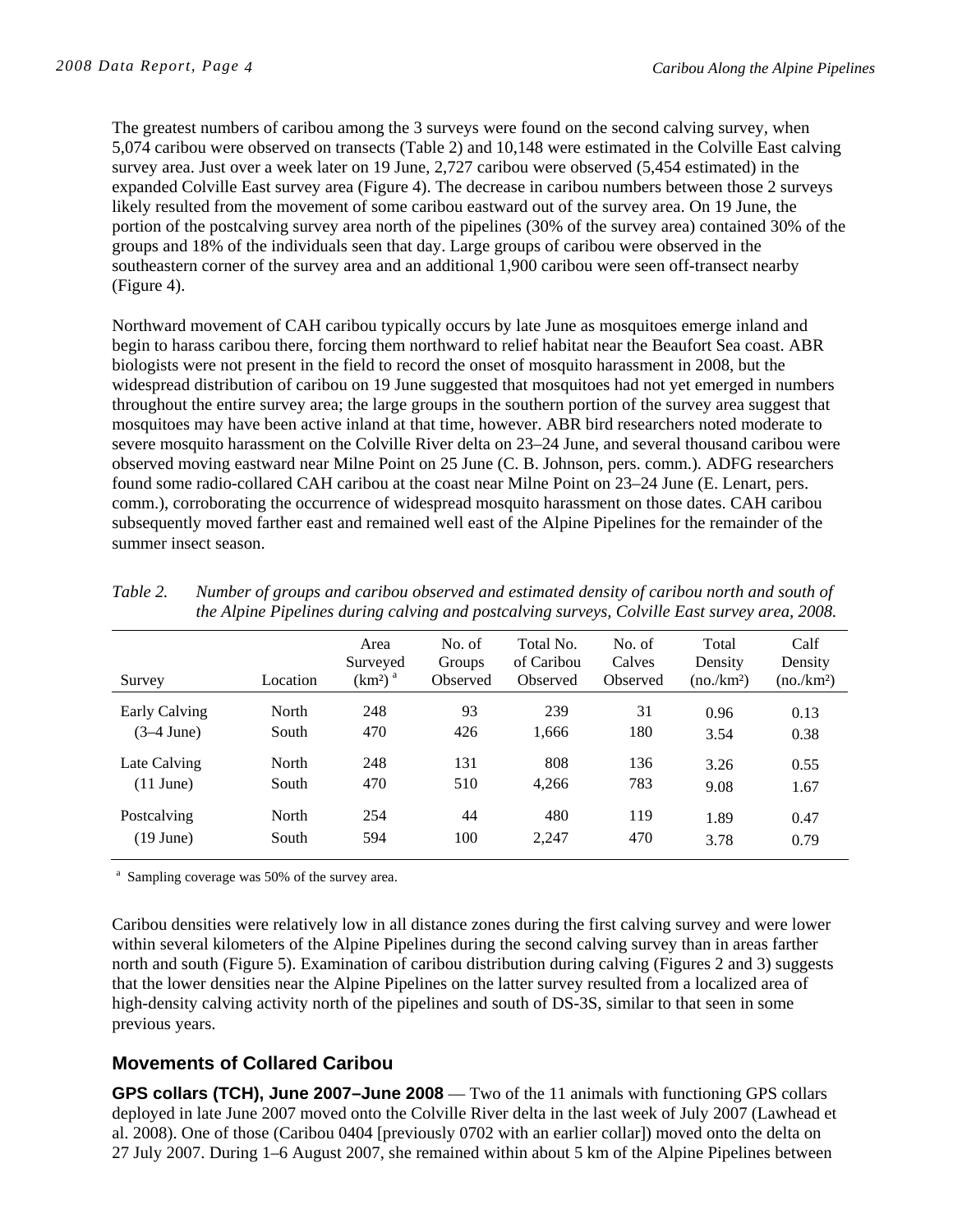the CD-4 pad and the western end of the HDD river crossing, crossing the pipelines multiple times before departing the delta to the west on 7 August.

Only 1 of the 11 GPS-collared caribou moved into an area near the Alpine Pipelines during 2008. Caribou 0623 approached the pipelines on 27 May, ~4 km east of the Colville River, after wintering along the upper Kuparuk River. She approached from the southeast to within about 300 m of the pipelines, then turned south and remained south of the Alpine Pipelines and west of the DS-2P (Meltwater) access road until 5 June, when she crossed the Colville River and moved west toward Teshekpuk Lake. Caribou 0621 spent most of the period between mid-December and early April within 10 km of Nuiqsut but did not come near the Alpine Pipelines.

**GPS collars (TCH and CAH), June–October 2008** — In late June–early July 2008, 11 female caribou were outfitted with GPS collars provided by CPAI; 4 were placed on CAH caribou and 7 on TCH caribou. In addition, 1 TCH animal (Caribou 0624) collared in 2007 was moving with caribou of the Western Arctic Herd several hundred km away in late June 2008, so its collar could not be recovered. That caribou rejoined the TCH during fall 2008. Only 1 of these collared caribou moved into an area near the Alpine Pipelines in 2008. Caribou C0822 was a CAH animal that moved from the southeast to within about 800 m of the Alpine Pipelines just south of DS-2M on 30 August. She then turned southwest and remained in the vicinity of the Tarn and Meltwater roads until 10 September, when she moved off to the south.

The 20 GPS collars deployed on TCH females for the NSB in June–July 2008 provided only sporadic locations during July–October 2008, but none appeared to cross the Alpine Pipelines, consistent with the more westerly distribution of that herd.

**Satellite collars (TCH), 2007–2008** — Because they were not included in the 2007 report (Lawhead and Prichard 2008a) due to delayed receipt of the data, we include the movements of satellite-collared TCH caribou since January 2007 in this report. Satellite-collar locations were obtained for 26 caribou (21 females and 5 males) for part or all of the period 1 January 2007–30 September 2008. Transmitters were functioning on 17 caribou (16 females, 1 male) at the end of 2007 and on 8 female caribou in September 2008 (Table 1); the collars were deployed in 2004–2006. Because satellite transmitters were active only for 6 hours every 2 days during this time period, movement paths have low temporal resolution and the location of caribou between locations is inferred, resulting in uncertain precision.

All crossings of the Alpine Pipelines by these satellite-collared TCH animals occurred in mid-2007; none did so in late 2007 or 2008.

Caribou 0408 moved through the study area in mid-June 2007 while migrating back to the Teshekpuk Lake area. It was near DS-2P (Meltwater) on 11 June and near the northwest corner of the Colville River delta on 14 June. A straight line between those 2 locations passes between Nuiqsut and the Alpine Pipelines.

Caribou 0509 moved from the eastern Colville River delta on 30 July 2007 to south of the Alpine Pipelines and east of the Colville River by 1 August. He then crossed the central portion of the Alpine Pipelines corridor and moved back to the eastern Colville River delta on 3 August.

Caribou 0605 was captured with the TCH in 2006 but joined the CAH in spring 2007. It was located south of the Alpine Pipelines on 20 June 2007, moved north across the central portion of the Alpine Pipelines corridor on 22 June, and crossed south again near DS-2L on 24 June. It then moved back north of the pipelines to the eastern Colville River delta between 2 and 4 July.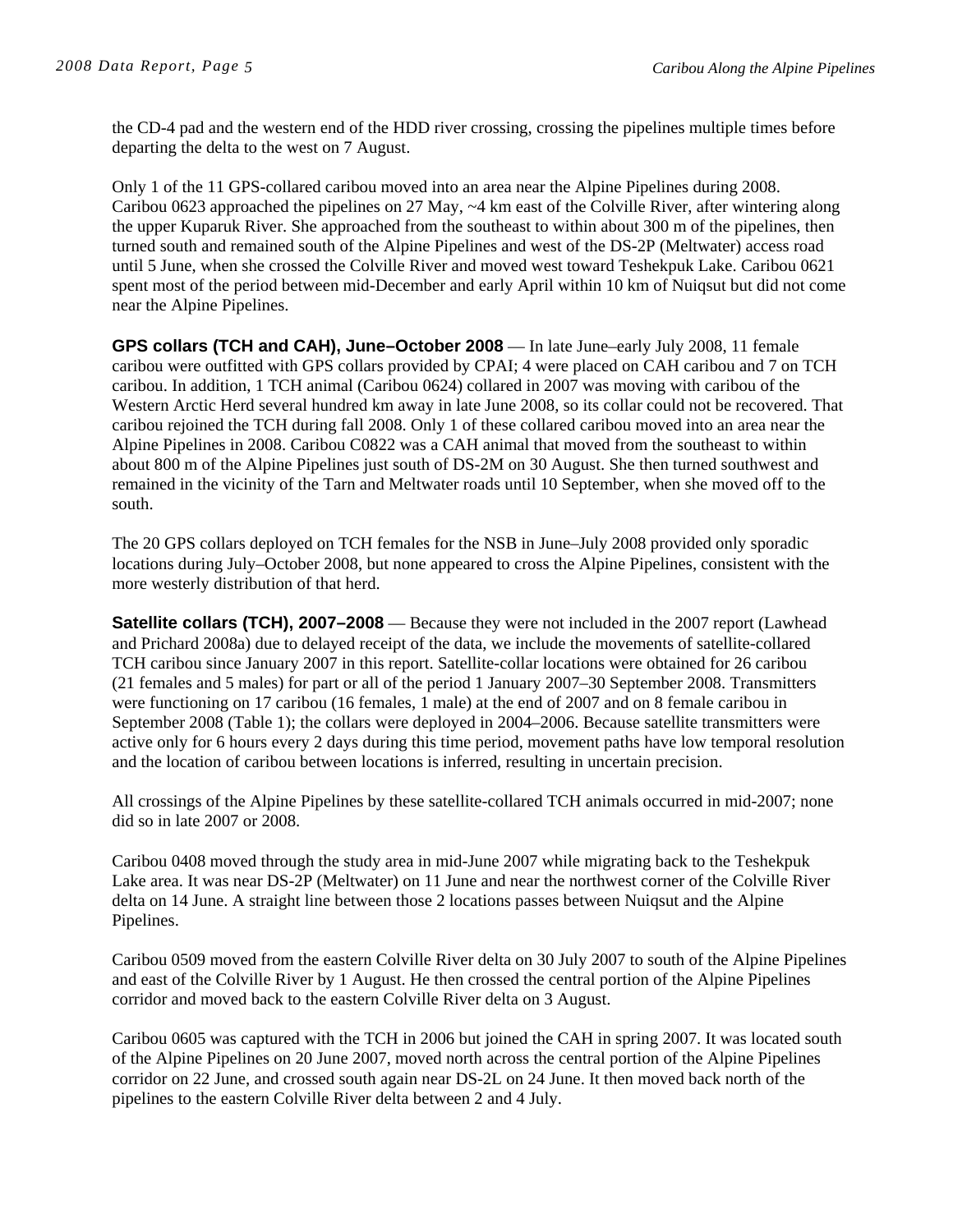Caribou 0606 moved onto the Colville River delta from the west on 26 July 2007. On 3 August it moved along the Colville River from just north of the Alpine Pipelines to just south of them on 5 August, before moving farther west.

Caribou 0607 moved onto the Colville River delta from the west on 28 July 2007. On 30 July it was on the eastern delta and on 1 August was south of the Alpine Pipelines near the Colville River. It then moved out of the area to the southwest.

Caribou 0609 moved onto the Colville River delta on 28 July 2007 and moved east along the coast into the northern Kuparuk Field until 30 July. It was located south of the Alpine Pipelines, about 18 km south of CPF-2, on 1 August, so appeared to have crossed the eastern portion of the Alpine Pipelines.

Caribou 0612 moved onto the Colville River delta from the west on 26 July 2007 and moved to the eastern delta on 30 July. It then moved slowly south along the Colville River. It was just north of the Alpine Pipelines on August 3 and just south of the pipelines and east of Nuiqsut on August 5. It then moved out of the area to the southwest.

Caribou 0615 crossed the Alpine Pipelines from the west to the east between Alpine and Nuiqsut on 28 July 2007. It moved to the eastern Colville Delta on July 30. It was then south of the Alpine Pipelines along the Colville River on August 1. It moved north along the Meltwater Road and across the Alpine Pipelines to the vicinity of CPF-2 on 3 August. On August 5 it was once again south of the Alpine Pipelines near the Tarn Pad.

## **Discussion and Conclusions**

The combined results of aerial transect surveys and telemetry tracking of GPS-collared and satellitecollared caribou provided indirect and direct evidence, respectively, of crossings of the Alpine Pipelines in 2008. Caribou densities were higher south of the Alpine Pipelines during calving and postcalving surveys than north of the pipelines, but caribou were distributed on both sides of the pipelines corridor. During the 2008 postcalving survey, caribou were distributed throughout the survey area, with the largest groups observed in the southeastern survey area and off transect just east of there. The general pattern of caribou distribution during the 2008 calving season supports previous reports of reduced densities of calving caribou within 2–4 km of active roads and other infrastructure with human activity (Dau and Cameron 1986, Lawhead 1988, Cameron et al. 1992, Cronin et al. 1994, Lawhead et al. 2004), but no indication of consistent displacement from areas near infrastructure without human activity, such as the Alpine Pipelines, has been documented.

As the previous movements of GPS-collared caribou have demonstrated, CAH caribou cross the Alpine Pipelines frequently (Lawhead and Prichard 2006a, 2007a). Northward crossings of the pipelines have occurred during May and June as caribou moved toward the coast during the calving and postcalving periods, especially after the onset of mosquito harassment. Most crossings have occurred during the insect season, a highly dynamic period between late June and early August when caribou movements are affected primarily by changing weather conditions and the resulting levels of insect activity (Curatolo and Murphy 1986, Murphy and Lawhead 2000). The movements of caribou during the insect season are predictable in terms of general responses to the waxing and waning of insect harassment, but movements through specific areas are determined by complex interactions involving previous locations of the caribou; air temperature, wind speed, and wind direction; solar radiation; and the seasonal chronology of insect emergence and life spans. CAH caribou typically move to the coast and Colville River delta when mosquito harassment occurs in late June and July, then move inland again to preferred foraging areas when mosquito harassment abates due to cooler temperatures or higher winds. A prominent issue in oil and gas development has been whether these north/south movements in response to changing weather and insect activity are limited by the presence of development infrastructure or activity (Murphy and Lawhead 2000).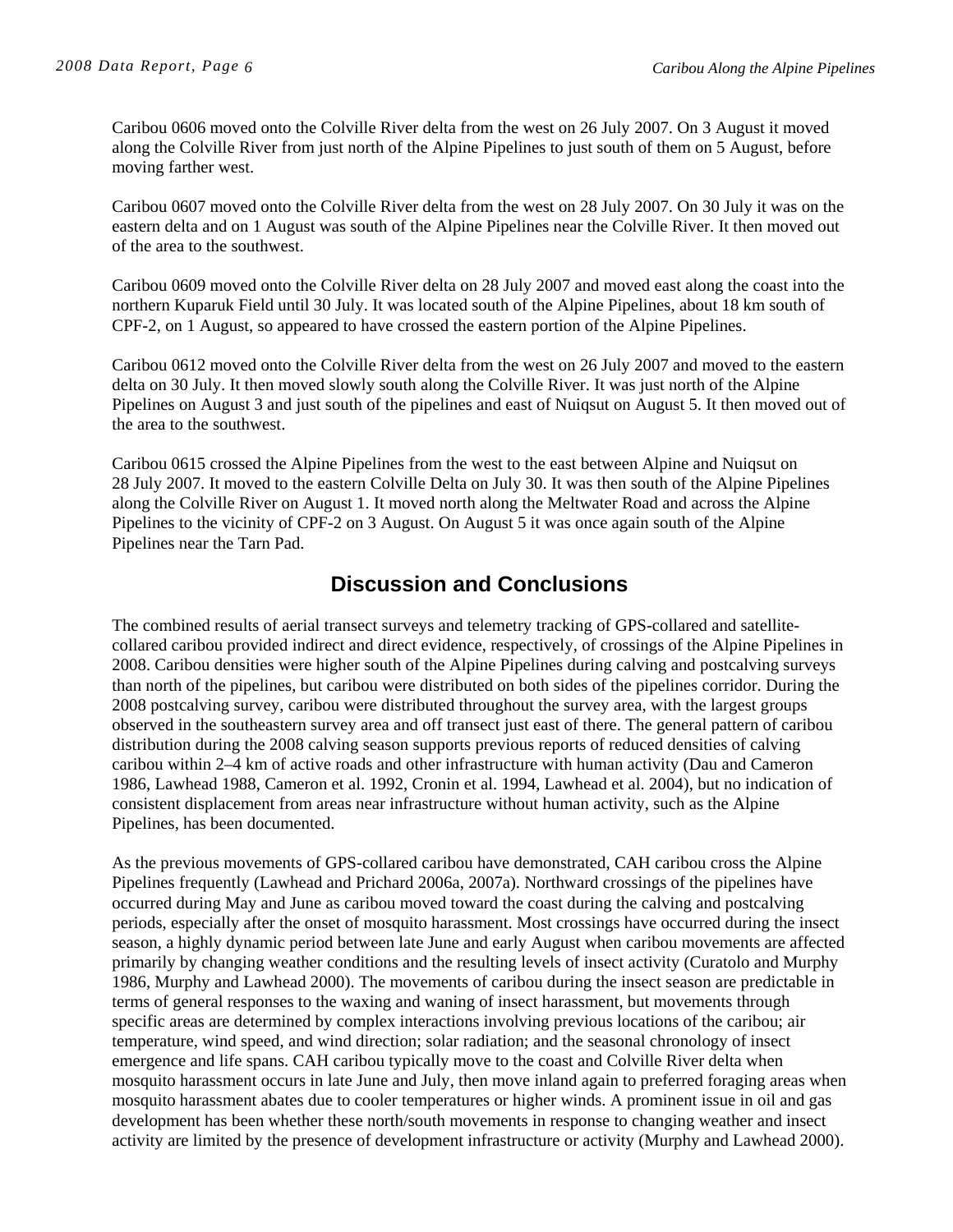The GPS-collar data set for the CAH demonstrated that caribou frequently crossed the Alpine Pipelines during the insect season, often crossing and recrossing on the same day or successive days, indicating that the Alpine Pipelines were not impeding caribou movements (Lawhead and Prichard 2006a, 2007a).

In 2004–2006, most movements by collared CAH caribou, which have experience negotiating oilfield infrastructure and thus are more likely to be habituated, did not suggest delays in crossing (Lawhead and Prichard 2006a, 2007a). The limited data from TCH animals, which have less exposure and experience negotiating oilfield infrastructure, suggest that they generally were able to cross the Alpine Pipelines successfully. It must be borne in mind that telemetry data are suggestive rather than conclusive in interpreting pipeline-crossing behavior, however, because no one witnessed the encounters and because other factors potentially affecting pipeline crossings (such as snow cover, weather conditions, insect activity, intraspecific behavioral interactions) were not documented. It is possible that telemetry locations spaced 5 hr to a day apart could obscure delays or aborted crossings, but the multiple documented crossings and analysis of movement rates (ABR, Inc., unpublished data) indicate that caribou that approached the Alpine Pipelines were able to cross with little or no delay.

On the basis of the available data, therefore, we concluded that the Alpine Pipelines were not significantly altering caribou movements during periods for which survey data were available (spring and early summer) and that no additional mitigation is necessary beyond the elevated design of the pipelines (minimum height 1.5 m [5 ft] above ground level). This conclusion is consistent with previous research (Curatolo and Murphy 1986, Cronin et al. 1994, Lawhead et al. 2006), which found that pipelines raised to a minimum height of 1.5 m (5 ft) were elevated sufficiently to allow caribou crossings during snow-free periods.

# **References Cited**

- Cameron, R. D., D. J. Reed, J. R. Dau, and W. T. Smith. 1992. Redistribution of calving caribou in response to oil field development on the Arctic Slope of Alaska. Arctic 45: 338–342.
- Cronin, M. A., W. B. Ballard, J. Truett, and R. Pollard. 1994. Mitigation of the effects of oil-field development and transportation corridors on caribou. Final report to the Alaska Caribou Steering Committee, prepared for Alaska Oil and Gas Association, U.S. Fish and Wildlife Service, Alaska Department of Fish and Game, and the North Slope Borough, by LGL Alaska Research Associates, Inc., Anchorage. 24 pp. + appendices.
- Curatolo, J. A., and S. M. Murphy. 1986. The effects of pipelines, roads, and traffic on the movements of caribou, *Rangifer tarandus*. Canadian Field-Naturalist 100: 218–224.
- Dau, J. R., and R. D. Cameron. 1986. Effects of a road system on caribou distribution during calving. Rangifer, Special Issue No. 1: 95–101.
- Lawhead, B. E. 1988. Distribution and movements of Central Arctic Herd caribou during the calving and insect seasons. Pages 8–13 *in* R. Cameron and J. Davis, editors. Reproduction and calf survival: Proceedings of the Third North American Caribou Workshop. Wildlife Technical Bulletin No. 8, Alaska Department of Fish and Game, Juneau.
- Lawhead, B. E., and A. K. Prichard. 2005. Mammal surveys in the Greater Kuparuk Area, northern Alaska, 2004. Report to ConocoPhillips Alaska, Inc. and the Greater Kuparuk Area, Anchorage, by ABR, Inc., Fairbanks. 34 pp.
- Lawhead, B. E., and A. K. Prichard. 2006a. Data report for Alpine pipeline caribou surveys, 2004–2005. Letter report to ConocoPhillips Alaska, Inc., Anchorage, by ABR, Inc., Fairbanks. 7 pp.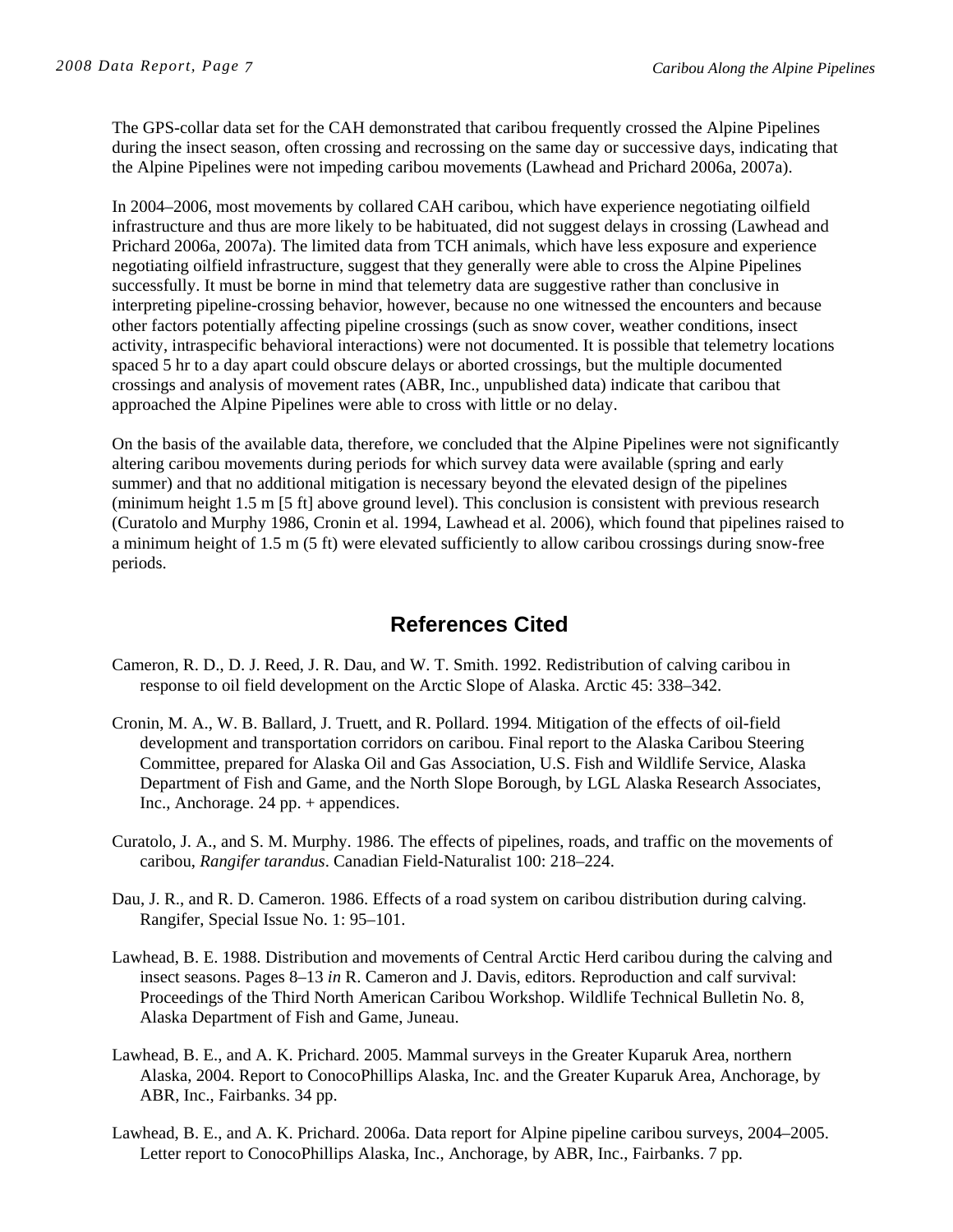- Lawhead, B. E., and A. K. Prichard. 2006b. Mammal surveys in the Greater Kuparuk Area, northern Alaska, 2005. Report to ConocoPhillips Alaska, Inc. and the Greater Kuparuk Area, Anchorage, by ABR, Inc., Fairbanks. 33 pp.
- Lawhead, B. E., and A. K. Prichard. 2007a. Data report for Alpine pipeline caribou surveys, 2006. Letter report to ConocoPhillips Alaska, Inc., Anchorage, by ABR, Inc., Fairbanks. 8 pp.
- Lawhead, B. E., and A. K. Prichard. 2007b. Mammal surveys in the Greater Kuparuk Area, northern Alaska, 2006. Report to ConocoPhillips Alaska, Inc. and the Greater Kuparuk Area, Anchorage, by ABR, Inc., Fairbanks. 34 pp.
- Lawhead, B. E., and A. K. Prichard. 2008a. Data report for Alpine pipeline caribou surveys, 2007. Letter report to ConocoPhillips Alaska, Inc., Anchorage, by ABR, Inc., Fairbanks. 10 pp.
- Lawhead, B. E., and A. K. Prichard. 2008b. Mammal surveys in the Greater Kuparuk Area, northern Alaska, 2007. Report to ConocoPhillips Alaska, Inc. and the Greater Kuparuk Area, Anchorage, by ABR, Inc., Fairbanks.
- Lawhead, B. E., and A. K. Prichard. 2009. Mammal surveys in the Greater Kuparuk Area, northern Alaska, 2008. Report to ConocoPhillips Alaska, Inc. and the Greater Kuparuk Area, Anchorage, by ABR, Inc., Fairbanks.
- Lawhead, B. E., J. P. Parrett, A. K. Prichard, and D. A. Yokel. 2006. A literature review and synthesis on the effect of pipeline height on caribou crossing success. BLM Alaska Open-File Report 106, U.S. Department of the Interior, Bureau of Land Management, Fairbanks. 96 pp.
- Lawhead, B. E., A. K. Prichard, M. J. Macander, and M. Emers. 2004. Caribou mitigation monitoring for the Meltwater Project, 2003. Third annual report to ConocoPhillips Alaska, Inc., Anchorage, by ABR, Inc., Fairbanks.
- Lawhead, B. E., A. K. Prichard, and M. J. Macander. 2008. Caribou monitoring study for the Alpine Satellite Development Program, 2007. Third annual report to ConocoPhillips Alaska, Inc., Anchorage, by ABR, Inc., Fairbanks.
- Lawhead, B. E., A. K. Prichard, and M. J. Macander. In prep. Caribou monitoring study for the Alpine Satellite Development Program, 2008. Fourth annual report to ConocoPhillips Alaska, Inc., Anchorage, by ABR, Inc., Fairbanks.
- Murphy, S. M., and B. E. Lawhead. 2000. Caribou. Chapter 4, Pages 59–84 *in* J. Truett and S. R. Johnson, editors. *The Natural History of an Arctic Oil Field: Development and the Biota*. Academic Press, San Diego, CA.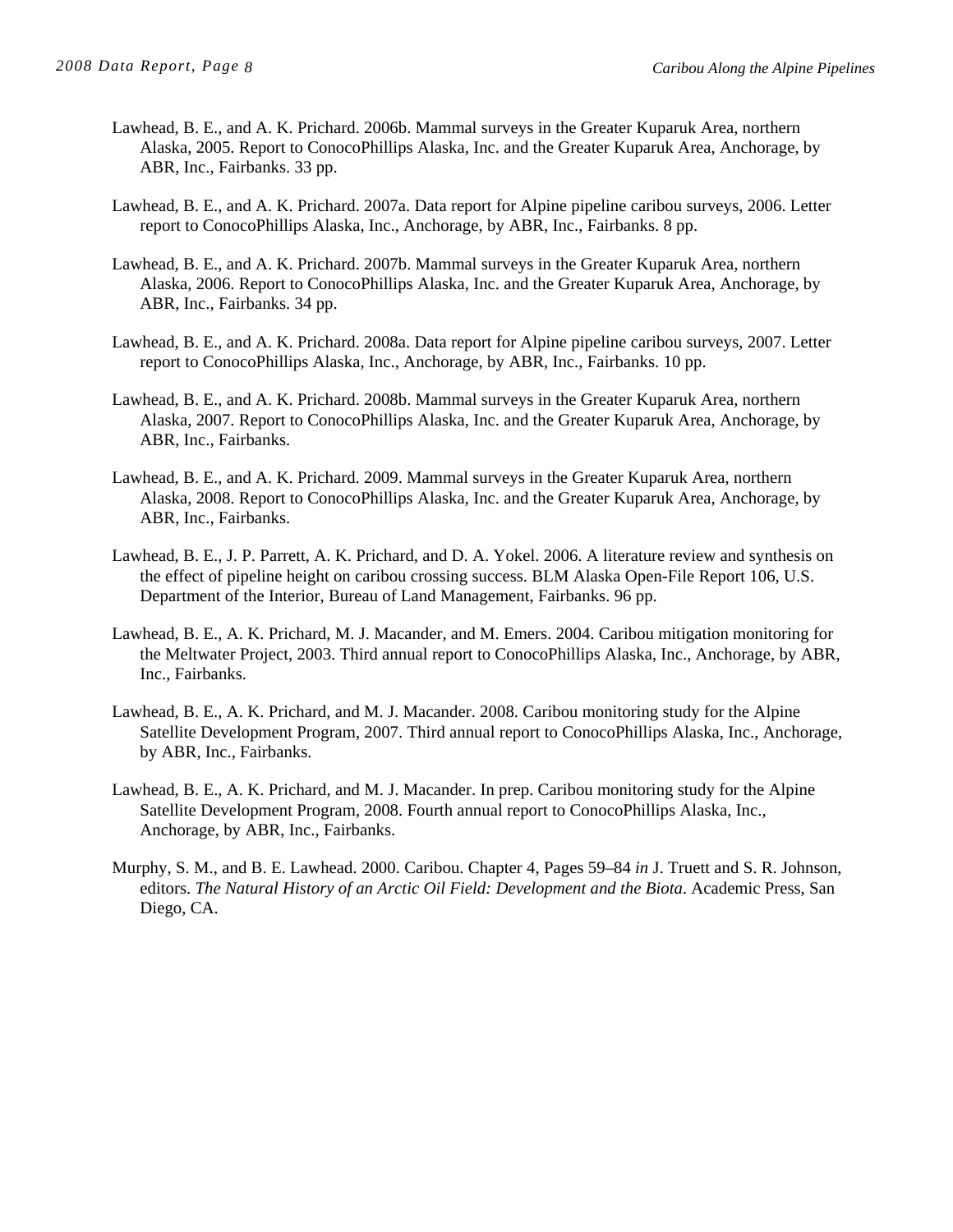

*Figure 1. Colville East survey area for systematic aerial strip-transect surveys of caribou, June 2008.*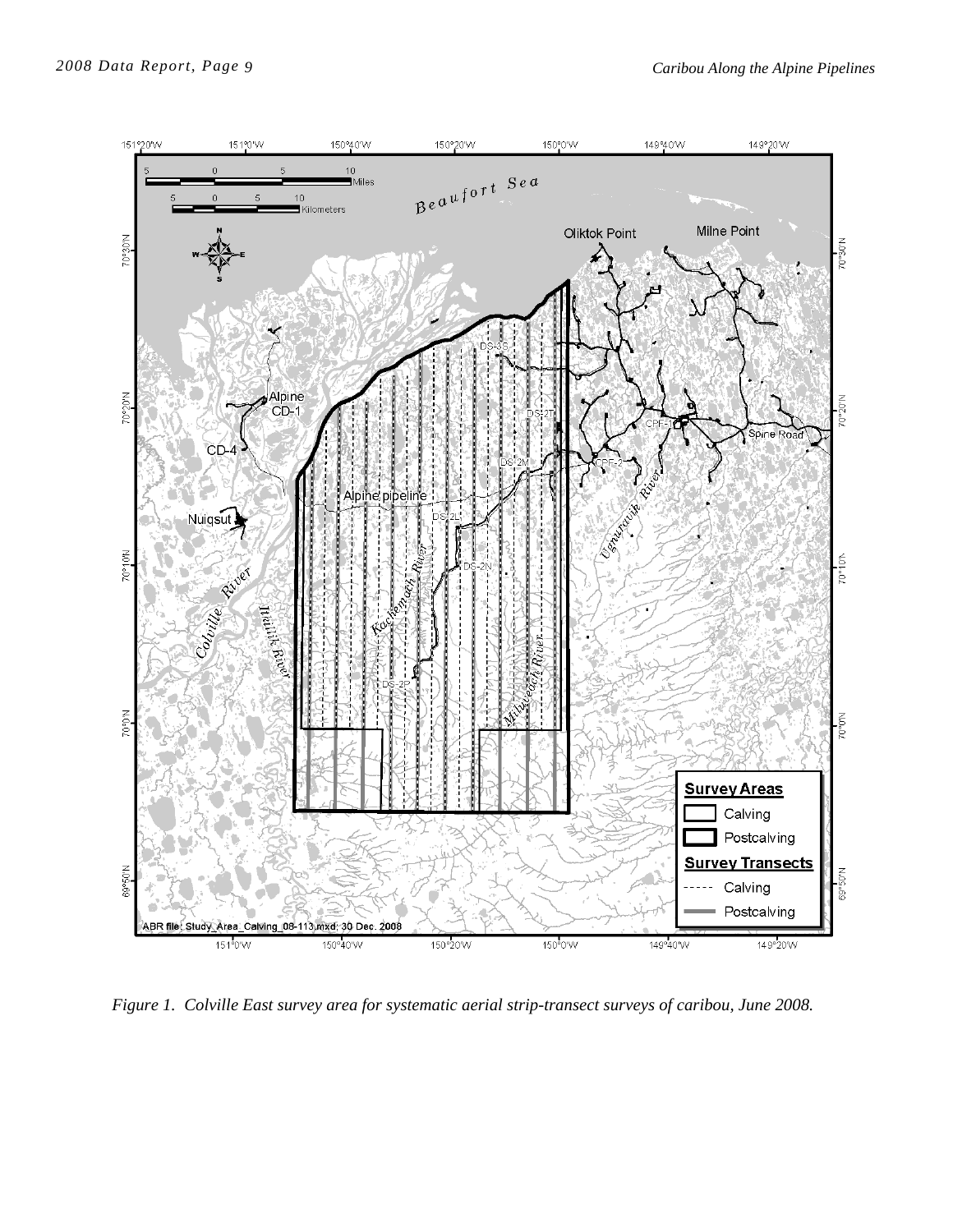

*Figure 2. Distribution and density of all caribou in the Kuparuk–Colville calving survey areas during 2–4 June and 10–11 June 2008 (top) and distribution and mean density of all caribou during early June and mid-June in the Kuparuk–Colville calving survey areas, 1993 and 1995–2008 (bottom).*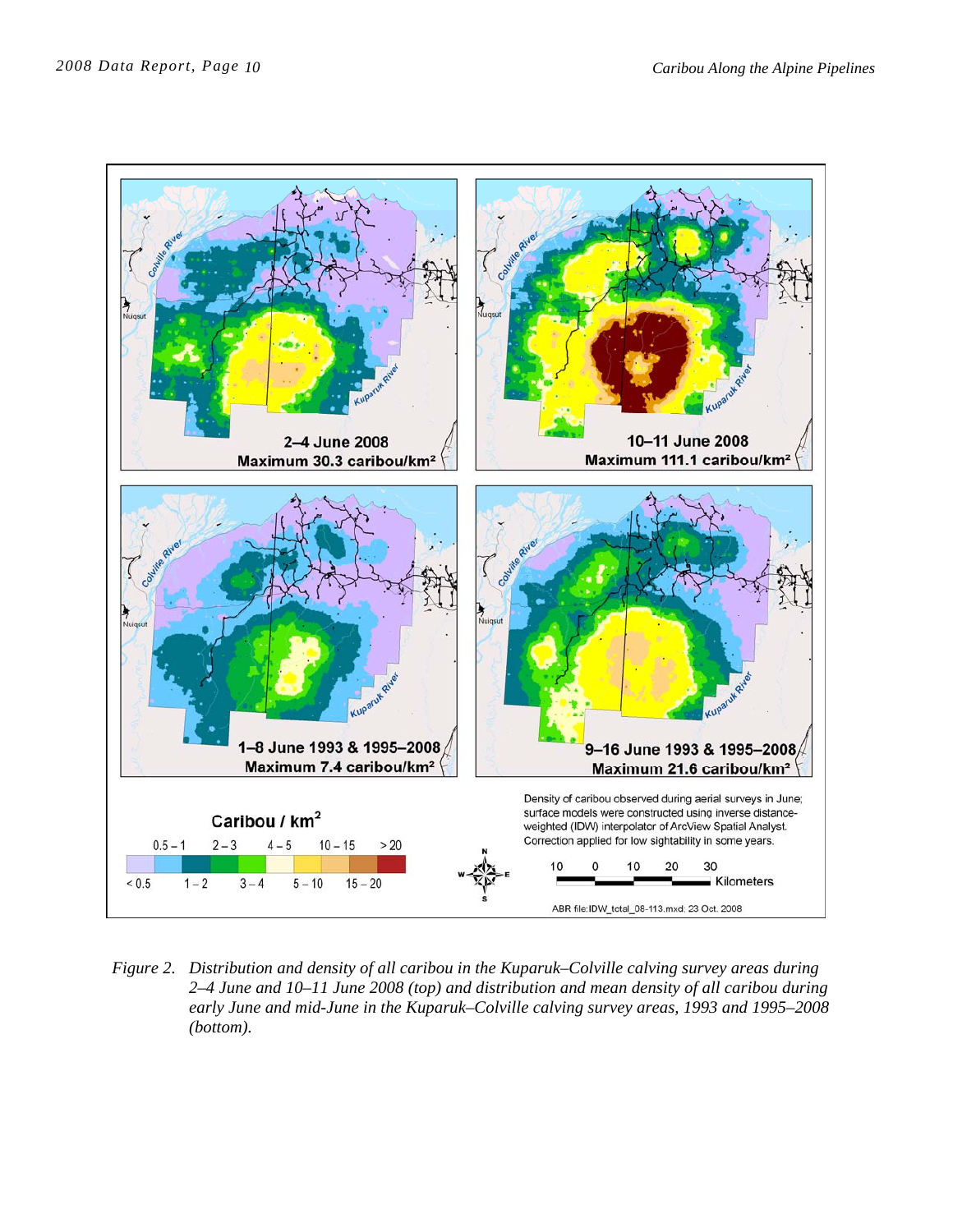

*Figure 3. Distribution and density of calf caribou in the Kuparuk–Colville calving survey areas during 2–4 June and 10–11 June 2008 (top) and distribution and mean density of calf caribou during early June and mid-June in the Kuparuk–Colville calving survey areas, 1993 and 1995–2008 (bottom).*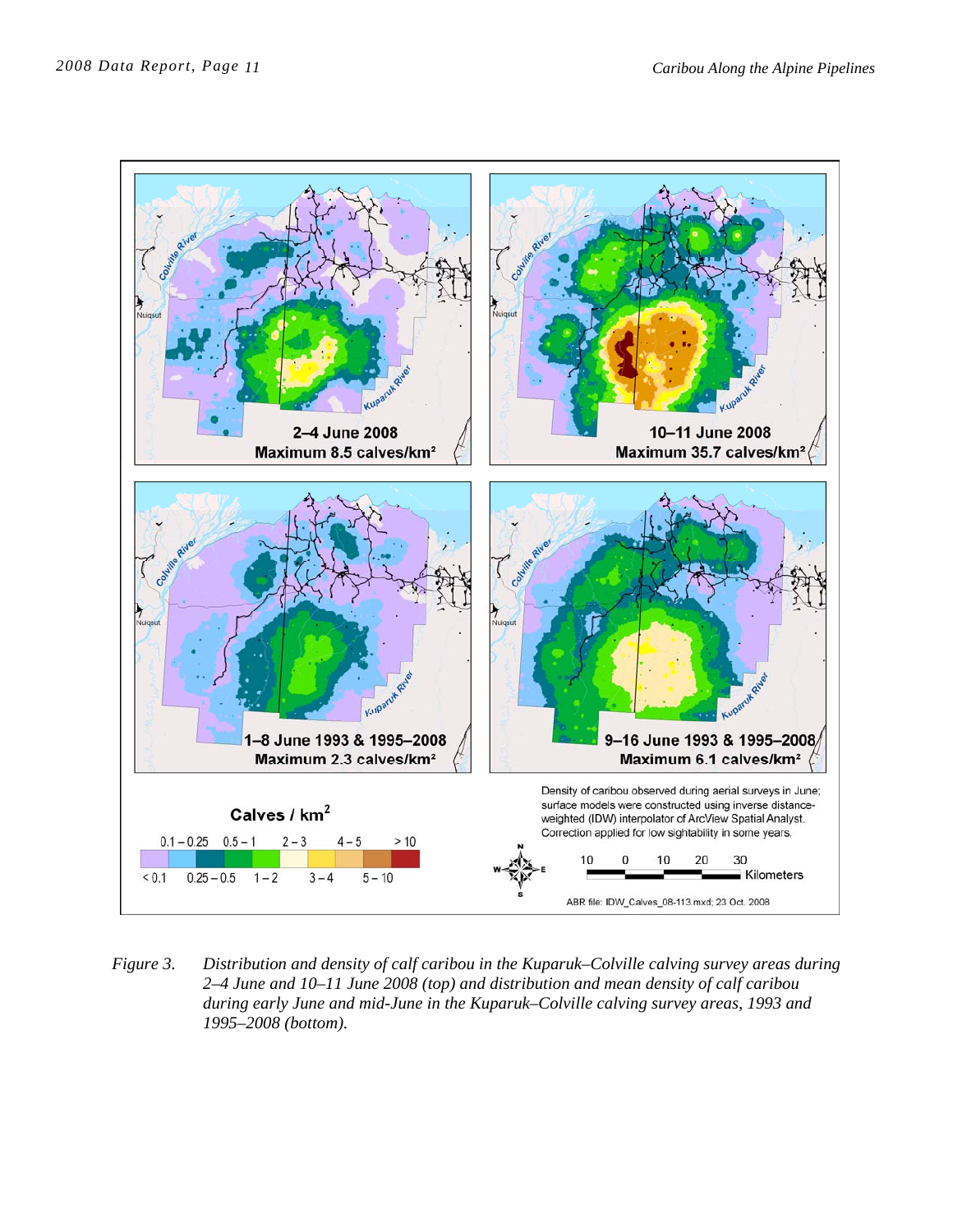

*Figure 4. Distribution and sizes of caribou groups in the Colville East survey area during the postcalving survey on 19 June 2008.*